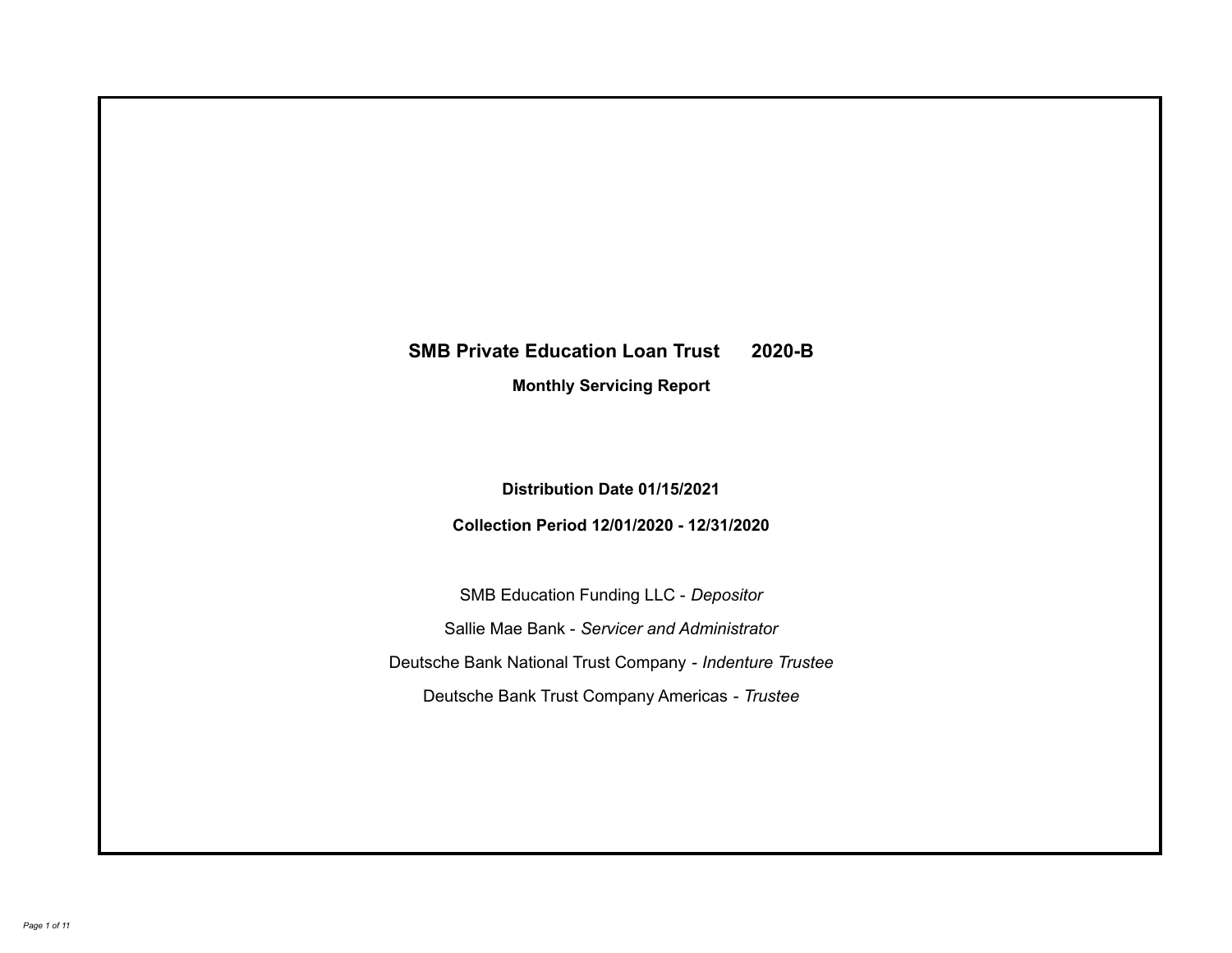A

| <b>Student Loan Portfolio Characteristics</b>   | Settlement Date<br>08/12/2020 | 11/30/2020       | 12/31/2020       |
|-------------------------------------------------|-------------------------------|------------------|------------------|
| <b>Principal Balance</b>                        | \$734,844,784.09              | \$709,281,414.54 | \$700,573,992.81 |
| Interest to be Capitalized Balance              | 52,295,956.84                 | 49,704,360.23    | 47,086,476.49    |
| Pool Balance                                    | \$787,140,740.93              | \$758,985,774.77 | \$747,660,469.30 |
|                                                 |                               |                  |                  |
| Weighted Average Coupon (WAC)                   | 8.62%                         | 8.64%            | 8.65%            |
| Weighted Average Remaining Term                 | 138.65                        | 138.87           | 138.50           |
| Number of Loans                                 | 63,922                        | 61,719           | 60,969           |
| Number of Borrowers                             | 60,883                        | 58,796           | 58,093           |
| Pool Factor                                     |                               | 0.964231344      | 0.949843440      |
| Since Issued Total Constant Prepayment Rate (1) |                               | 10.64%           | 11.23%           |

| <b>Debt Securities</b> | Cusip/Isin | 12/15/2020       | 01/15/2021       |
|------------------------|------------|------------------|------------------|
| A1A                    | 78449XAA0  | \$547,090,639.13 | \$533,739,508.02 |
| A1B                    | 78449XAB8  | \$49,238,157.53  | \$48,036,555.73  |
|                        | 78449XAC6  | \$53,000,000.00  | \$53,000,000.00  |

|                                       | 01/15/2021   |
|---------------------------------------|--------------|
| \$100,000.00<br>78449X102<br>Residual | \$100,000.00 |

| - | <b>Account Balances</b> | 12/15/2020     | 01/15/2021    |
|---|-------------------------|----------------|---------------|
|   | Reserve Account Balance | \$2,002,442.00 | 32,002,442.00 |

| <b>Asset / Liability</b>               | 12/15/2020       | 01/15/2021       |
|----------------------------------------|------------------|------------------|
| Overcollateralization Percentage       | 14.45%           | 15.10%           |
| Specified Overcollateralization Amount | \$189,746,443.69 | \$186,915,117.33 |
| Actual Overcollateralization Amount    | \$109,656,978.11 | \$112,884,405.55 |

(1) For additional information, see 'Since Issued CPR Methodology' found on page 10 of this report.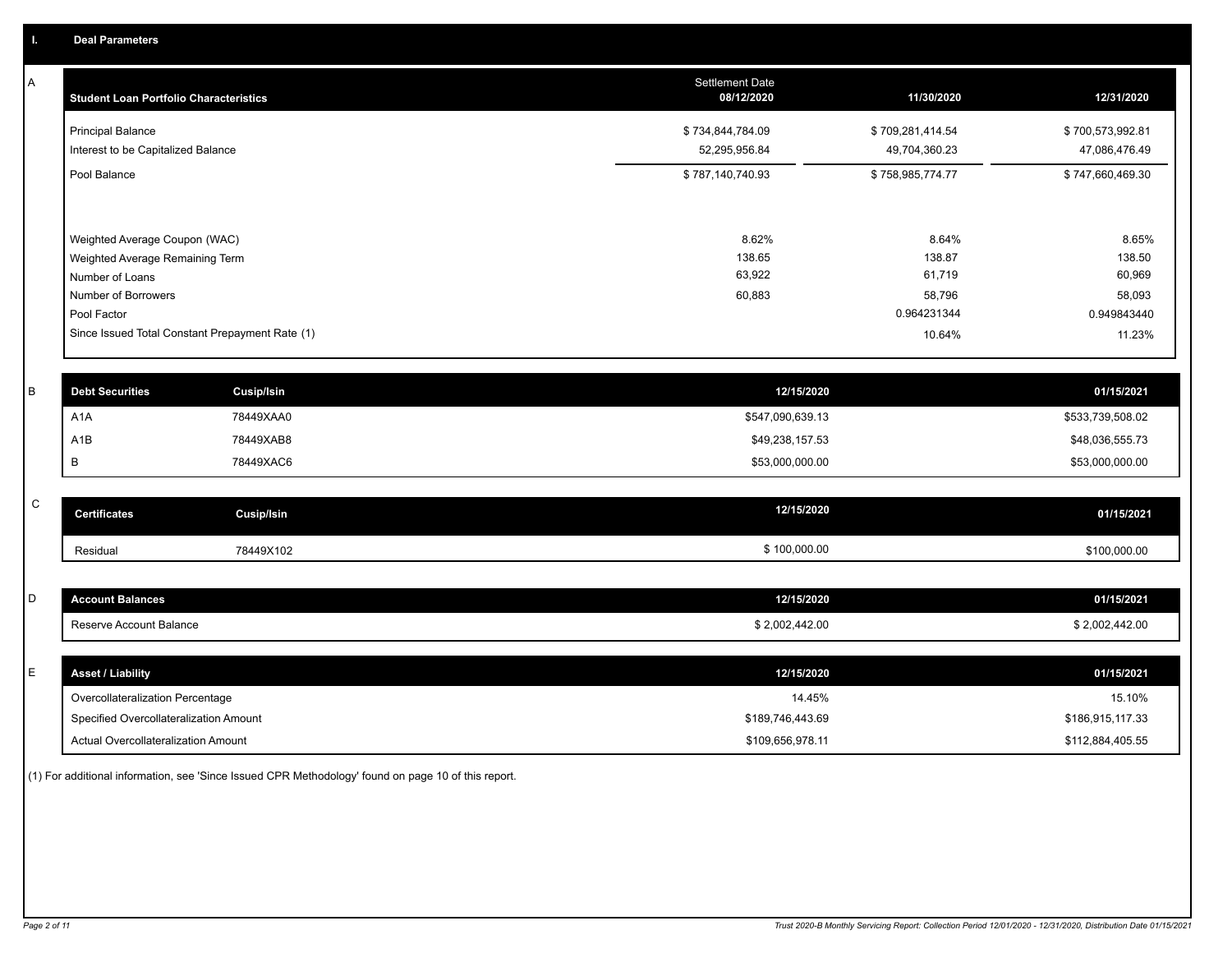# **II. 2020-B Trust Activity 12/01/2020 through 12/31/2020**

| <b>Borrower Principal</b><br>12,420,894.90<br>0.00<br><b>Consolidation Activity Principal</b><br>0.00<br>Seller Principal Reimbursement<br>0.00<br>Servicer Principal Reimbursement<br>0.00<br>Delinquent Principal Purchases by Servicer<br><b>Other Principal Deposits</b><br>168,478.51<br>\$12,589,373.41<br><b>Total Principal Receipts</b><br>B<br><b>Student Loan Interest Receipts</b><br>3,154,010.36<br><b>Borrower Interest</b><br>0.00<br><b>Consolidation Activity Interest</b><br>0.00<br>Seller Interest Reimbursement<br>0.00<br>Servicer Interest Reimbursement<br>0.00<br>Delinquent Interest Purchases by Servicer<br>909.75<br><b>Other Interest Deposits</b><br>\$3,154,920.11<br><b>Total Interest Receipts</b><br>C<br>\$52,639.16<br><b>Recoveries on Realized Losses</b><br>D<br><b>Investment Income</b><br>\$375.26<br>E<br><b>Funds Borrowed from Next Collection Period</b><br>\$0.00<br>F<br><b>Funds Repaid from Prior Collection Period</b><br>\$0.00<br>G<br>\$0.00<br>Loan Sale or Purchase Proceeds<br>\$0.00<br>н<br>Initial Deposits to Distribution Account<br><b>Excess Transferred from Other Accounts</b><br>\$0.00<br><b>Borrower Benefit Reimbursements</b><br>\$0.00<br>J<br><b>Other Deposits</b><br>\$0.00<br>Κ<br>L<br><b>Other Fees Collected</b><br>\$0.00<br>М<br><b>AVAILABLE FUNDS</b><br>\$15,797,307.94<br>N<br>Non-Cash Principal Activity During Collection Period<br>\$3,881,951.68 |   | <b>Student Loan Principal Receipts</b>                           |              |
|----------------------------------------------------------------------------------------------------------------------------------------------------------------------------------------------------------------------------------------------------------------------------------------------------------------------------------------------------------------------------------------------------------------------------------------------------------------------------------------------------------------------------------------------------------------------------------------------------------------------------------------------------------------------------------------------------------------------------------------------------------------------------------------------------------------------------------------------------------------------------------------------------------------------------------------------------------------------------------------------------------------------------------------------------------------------------------------------------------------------------------------------------------------------------------------------------------------------------------------------------------------------------------------------------------------------------------------------------------------------------------------------------------------------------------------------|---|------------------------------------------------------------------|--------------|
|                                                                                                                                                                                                                                                                                                                                                                                                                                                                                                                                                                                                                                                                                                                                                                                                                                                                                                                                                                                                                                                                                                                                                                                                                                                                                                                                                                                                                                              |   |                                                                  |              |
|                                                                                                                                                                                                                                                                                                                                                                                                                                                                                                                                                                                                                                                                                                                                                                                                                                                                                                                                                                                                                                                                                                                                                                                                                                                                                                                                                                                                                                              |   |                                                                  |              |
|                                                                                                                                                                                                                                                                                                                                                                                                                                                                                                                                                                                                                                                                                                                                                                                                                                                                                                                                                                                                                                                                                                                                                                                                                                                                                                                                                                                                                                              |   |                                                                  |              |
|                                                                                                                                                                                                                                                                                                                                                                                                                                                                                                                                                                                                                                                                                                                                                                                                                                                                                                                                                                                                                                                                                                                                                                                                                                                                                                                                                                                                                                              |   |                                                                  |              |
|                                                                                                                                                                                                                                                                                                                                                                                                                                                                                                                                                                                                                                                                                                                                                                                                                                                                                                                                                                                                                                                                                                                                                                                                                                                                                                                                                                                                                                              |   |                                                                  |              |
|                                                                                                                                                                                                                                                                                                                                                                                                                                                                                                                                                                                                                                                                                                                                                                                                                                                                                                                                                                                                                                                                                                                                                                                                                                                                                                                                                                                                                                              |   |                                                                  |              |
|                                                                                                                                                                                                                                                                                                                                                                                                                                                                                                                                                                                                                                                                                                                                                                                                                                                                                                                                                                                                                                                                                                                                                                                                                                                                                                                                                                                                                                              |   |                                                                  |              |
|                                                                                                                                                                                                                                                                                                                                                                                                                                                                                                                                                                                                                                                                                                                                                                                                                                                                                                                                                                                                                                                                                                                                                                                                                                                                                                                                                                                                                                              |   |                                                                  |              |
|                                                                                                                                                                                                                                                                                                                                                                                                                                                                                                                                                                                                                                                                                                                                                                                                                                                                                                                                                                                                                                                                                                                                                                                                                                                                                                                                                                                                                                              |   |                                                                  |              |
|                                                                                                                                                                                                                                                                                                                                                                                                                                                                                                                                                                                                                                                                                                                                                                                                                                                                                                                                                                                                                                                                                                                                                                                                                                                                                                                                                                                                                                              |   |                                                                  |              |
|                                                                                                                                                                                                                                                                                                                                                                                                                                                                                                                                                                                                                                                                                                                                                                                                                                                                                                                                                                                                                                                                                                                                                                                                                                                                                                                                                                                                                                              |   |                                                                  |              |
|                                                                                                                                                                                                                                                                                                                                                                                                                                                                                                                                                                                                                                                                                                                                                                                                                                                                                                                                                                                                                                                                                                                                                                                                                                                                                                                                                                                                                                              |   |                                                                  |              |
|                                                                                                                                                                                                                                                                                                                                                                                                                                                                                                                                                                                                                                                                                                                                                                                                                                                                                                                                                                                                                                                                                                                                                                                                                                                                                                                                                                                                                                              |   |                                                                  |              |
|                                                                                                                                                                                                                                                                                                                                                                                                                                                                                                                                                                                                                                                                                                                                                                                                                                                                                                                                                                                                                                                                                                                                                                                                                                                                                                                                                                                                                                              |   |                                                                  |              |
|                                                                                                                                                                                                                                                                                                                                                                                                                                                                                                                                                                                                                                                                                                                                                                                                                                                                                                                                                                                                                                                                                                                                                                                                                                                                                                                                                                                                                                              |   |                                                                  |              |
|                                                                                                                                                                                                                                                                                                                                                                                                                                                                                                                                                                                                                                                                                                                                                                                                                                                                                                                                                                                                                                                                                                                                                                                                                                                                                                                                                                                                                                              |   |                                                                  |              |
|                                                                                                                                                                                                                                                                                                                                                                                                                                                                                                                                                                                                                                                                                                                                                                                                                                                                                                                                                                                                                                                                                                                                                                                                                                                                                                                                                                                                                                              |   |                                                                  |              |
|                                                                                                                                                                                                                                                                                                                                                                                                                                                                                                                                                                                                                                                                                                                                                                                                                                                                                                                                                                                                                                                                                                                                                                                                                                                                                                                                                                                                                                              |   |                                                                  |              |
|                                                                                                                                                                                                                                                                                                                                                                                                                                                                                                                                                                                                                                                                                                                                                                                                                                                                                                                                                                                                                                                                                                                                                                                                                                                                                                                                                                                                                                              |   |                                                                  |              |
|                                                                                                                                                                                                                                                                                                                                                                                                                                                                                                                                                                                                                                                                                                                                                                                                                                                                                                                                                                                                                                                                                                                                                                                                                                                                                                                                                                                                                                              |   |                                                                  |              |
|                                                                                                                                                                                                                                                                                                                                                                                                                                                                                                                                                                                                                                                                                                                                                                                                                                                                                                                                                                                                                                                                                                                                                                                                                                                                                                                                                                                                                                              |   |                                                                  |              |
|                                                                                                                                                                                                                                                                                                                                                                                                                                                                                                                                                                                                                                                                                                                                                                                                                                                                                                                                                                                                                                                                                                                                                                                                                                                                                                                                                                                                                                              |   |                                                                  |              |
|                                                                                                                                                                                                                                                                                                                                                                                                                                                                                                                                                                                                                                                                                                                                                                                                                                                                                                                                                                                                                                                                                                                                                                                                                                                                                                                                                                                                                                              |   |                                                                  |              |
|                                                                                                                                                                                                                                                                                                                                                                                                                                                                                                                                                                                                                                                                                                                                                                                                                                                                                                                                                                                                                                                                                                                                                                                                                                                                                                                                                                                                                                              |   |                                                                  |              |
|                                                                                                                                                                                                                                                                                                                                                                                                                                                                                                                                                                                                                                                                                                                                                                                                                                                                                                                                                                                                                                                                                                                                                                                                                                                                                                                                                                                                                                              |   |                                                                  |              |
|                                                                                                                                                                                                                                                                                                                                                                                                                                                                                                                                                                                                                                                                                                                                                                                                                                                                                                                                                                                                                                                                                                                                                                                                                                                                                                                                                                                                                                              |   |                                                                  |              |
|                                                                                                                                                                                                                                                                                                                                                                                                                                                                                                                                                                                                                                                                                                                                                                                                                                                                                                                                                                                                                                                                                                                                                                                                                                                                                                                                                                                                                                              |   |                                                                  |              |
|                                                                                                                                                                                                                                                                                                                                                                                                                                                                                                                                                                                                                                                                                                                                                                                                                                                                                                                                                                                                                                                                                                                                                                                                                                                                                                                                                                                                                                              |   |                                                                  |              |
| P<br>\$0.00<br>Aggregate Loan Substitutions                                                                                                                                                                                                                                                                                                                                                                                                                                                                                                                                                                                                                                                                                                                                                                                                                                                                                                                                                                                                                                                                                                                                                                                                                                                                                                                                                                                                  | O | Aggregate Purchased Amounts by the Depositor, Servicer or Seller | \$169,388.26 |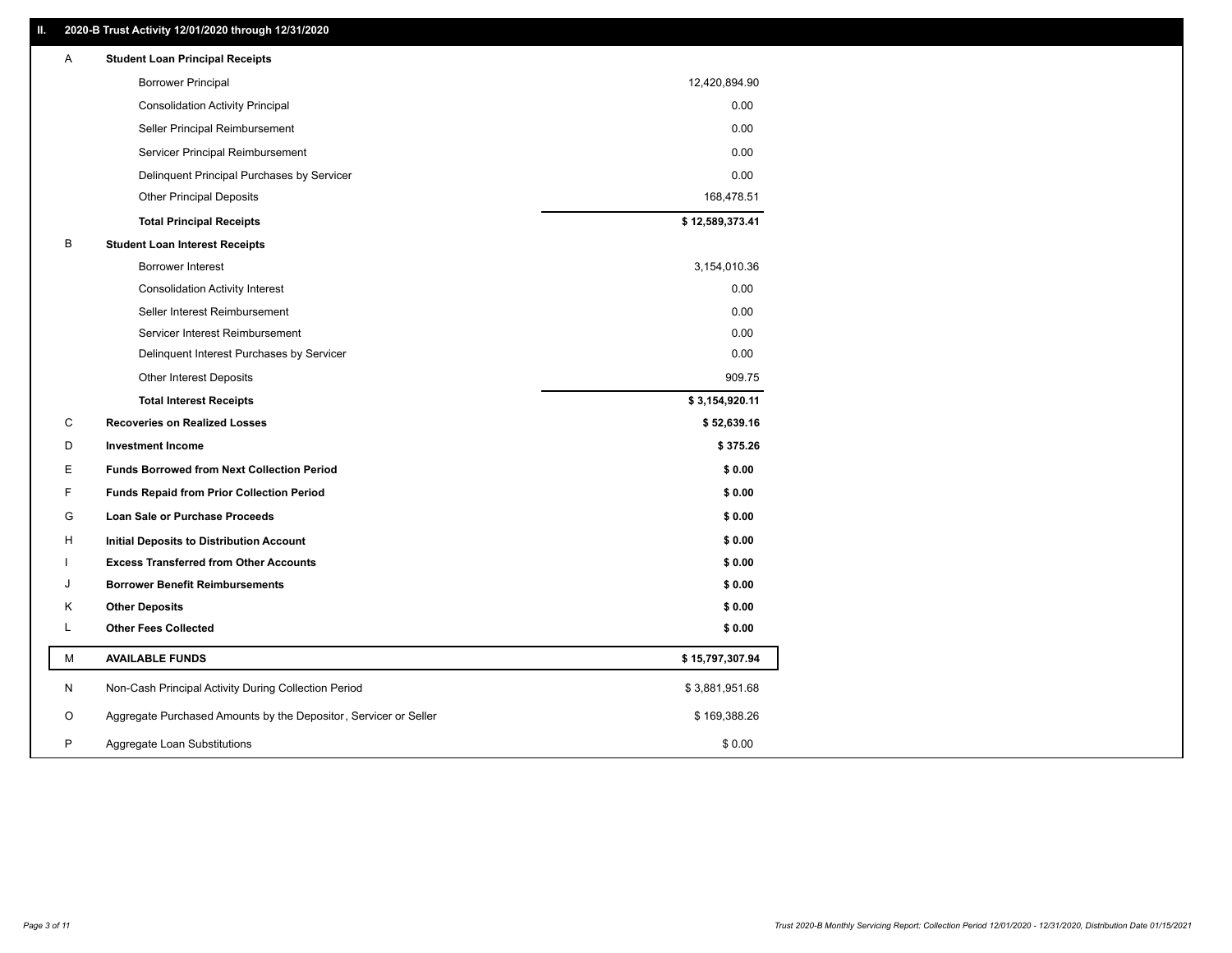|                   |                       |                          |            |                                                                  | <b>Loans by Repayment Status</b> |                            |                          |         |                                                                  |                |                            |
|-------------------|-----------------------|--------------------------|------------|------------------------------------------------------------------|----------------------------------|----------------------------|--------------------------|---------|------------------------------------------------------------------|----------------|----------------------------|
|                   |                       |                          | 12/31/2020 |                                                                  |                                  |                            |                          |         | 11/30/2020                                                       |                |                            |
|                   |                       | <b>Wtd Avg</b><br>Coupon | # Loans    | <b>Principal and</b><br><b>Interest Accrued</b><br>to Capitalize | % of Principal                   | % of Loans in<br>Repay (1) | <b>Wtd Avg</b><br>Coupon | # Loans | <b>Principal and</b><br><b>Interest Accrued</b><br>to Capitalize | % of Principal | % of Loans in<br>Repay (1) |
| INTERIM:          | IN SCHOOL             | 9.85%                    | 9,493      | \$125,086,016.31                                                 | 16.730%                          | $-$ %                      | 9.84%                    | 9,951   | \$130,100,525.82                                                 | 17.141%        | $-$ %                      |
|                   | GRACE                 | 9.49%                    | 1,222      | \$16,298,927.67                                                  | 2.180%                           | $-$ %                      | 9.38%                    | 1,667   | \$23,092,233.63                                                  | 3.043%         | $-$ %                      |
|                   | <b>DEFERMENT</b>      | 9.08%                    | 2,969      | \$38,342,534.41                                                  | 5.128%                           | $-$ %                      | 9.06%                    | 3,038   | \$38,942,215.35                                                  | 5.131%         | $-$ %                      |
| <b>REPAYMENT:</b> | <b>CURRENT</b>        | 8.28%                    | 44,566     | \$528,673,874.87                                                 | 70.710%                          | 93.087%                    | 8.27%                    | 44,579  | \$531,906,942.53                                                 | 70.081%        | 93.835%                    |
|                   | 31-60 DAYS DELINQUENT | 8.82%                    | 607        | \$8,582,730.39                                                   | 1.148%                           | 1.511%                     | 8.72%                    | 614     | \$8,460,288.25                                                   | 1.115%         | 1.493%                     |
|                   | 61-90 DAYS DELINQUENT | 8.95%                    | 287        | \$3,867,548.72                                                   | 0.517%                           | 0.681%                     | 8.92%                    | 294     | \$3,821,616.32                                                   | 0.504%         | 0.674%                     |
|                   | > 90 DAYS DELINQUENT  | 9.18%                    | 157        | \$1,945,350.60                                                   | 0.260%                           | 0.343%                     | 9.23%                    | 158     | \$2,032,528.25                                                   | 0.268%         | 0.359%                     |
|                   | FORBEARANCE           | 9.01%                    | 1,668      | \$24,863,486.33                                                  | 3.326%                           | 4.378%                     | 8.85%                    | 1,418   | \$20,629,424.62                                                  | 2.718%         | 3.639%                     |
| <b>TOTAL</b>      |                       |                          | 60,969     | \$747,660,469.30                                                 | 100.00%                          | 100.00%                    |                          | 61,719  | \$758,985,774.77                                                 | 100.00%        | 100.00%                    |

Percentages may not total 100% due to rounding \*

1 Loans classified in "Repayment" include any loan for which interim interest only, \$25 fixed payments or full principal and interest payments are due.

| 12/31/2020<br>11/30/2020<br><b>Principal and</b><br>Principal and<br><b>Wtd Avg</b><br>% of Loans in<br><b>Wtd Avg</b><br><b>Interest Accrued</b><br><b>Interest Accrued</b><br># Loans<br>to Capitalize<br>% of Principal<br>P&I Repay (2)<br>to Capitalize<br>% of Principal<br>Coupon<br>Coupon<br># Loans<br>IN SCHOOL<br>$-$ %<br><b>INTERIM:</b><br>9.30%<br>18,755<br>33.743%<br>9.29%<br>19,637<br>\$262,300,989.11<br>34.559%<br>\$252,283,665.54<br><b>GRACE</b><br>9.09%<br>$-$ %<br>8.89%<br>2,375<br>4.375%<br>3,385<br>6.471%<br>\$32,706,937.23<br>\$49,113,959.77<br><b>DEFERMENT</b><br>8.61%<br>5,378<br>9.103%<br>$-$ %<br>8.60%<br>5,500<br>9.113%<br>\$68,059,963.54<br>\$69,168,037.09<br><b>CURRENT</b><br>8.11%<br>8.11%<br>31,851<br>47.709%<br>90.394%<br>30,804<br>\$344,580,602.49<br>45.400%<br>\$356,702,123.95<br>31-60 DAYS DELINQUENT<br>8.79%<br>531<br>1.020%<br>8.61%<br>555<br>1.019%<br>\$7,624,384.53<br>1.932%<br>\$7,733,802.42<br>8.93%<br>265<br>267<br>61-90 DAYS DELINQUENT<br>0.483%<br>0.914%<br>8.85%<br>0.459%<br>\$3,608,521.78<br>\$3,483,517.94<br>> 90 DAYS DELINQUENT<br>9.15%<br>0.242%<br>9.26%<br>146<br>\$1,811,386.40<br>0.459%<br>153<br>\$1,975,441.33<br>0.260%<br>FORBEARANCE<br>9.01%<br>1,668<br>3.326%<br>6.301%<br>8.85%<br>1,418<br>2.718%<br>\$20,629,424.62<br>\$24,863,486.33 |                |  |        |                  | <b>Loans by Borrower Status</b> |         |        |                  |         |                                |
|------------------------------------------------------------------------------------------------------------------------------------------------------------------------------------------------------------------------------------------------------------------------------------------------------------------------------------------------------------------------------------------------------------------------------------------------------------------------------------------------------------------------------------------------------------------------------------------------------------------------------------------------------------------------------------------------------------------------------------------------------------------------------------------------------------------------------------------------------------------------------------------------------------------------------------------------------------------------------------------------------------------------------------------------------------------------------------------------------------------------------------------------------------------------------------------------------------------------------------------------------------------------------------------------------------------------------------------------------|----------------|--|--------|------------------|---------------------------------|---------|--------|------------------|---------|--------------------------------|
|                                                                                                                                                                                                                                                                                                                                                                                                                                                                                                                                                                                                                                                                                                                                                                                                                                                                                                                                                                                                                                                                                                                                                                                                                                                                                                                                                      |                |  |        |                  |                                 |         |        |                  |         |                                |
|                                                                                                                                                                                                                                                                                                                                                                                                                                                                                                                                                                                                                                                                                                                                                                                                                                                                                                                                                                                                                                                                                                                                                                                                                                                                                                                                                      |                |  |        |                  |                                 |         |        |                  |         | % of Loans in<br>P&I Repay (2) |
|                                                                                                                                                                                                                                                                                                                                                                                                                                                                                                                                                                                                                                                                                                                                                                                                                                                                                                                                                                                                                                                                                                                                                                                                                                                                                                                                                      |                |  |        |                  |                                 |         |        |                  |         | $-$ %                          |
|                                                                                                                                                                                                                                                                                                                                                                                                                                                                                                                                                                                                                                                                                                                                                                                                                                                                                                                                                                                                                                                                                                                                                                                                                                                                                                                                                      |                |  |        |                  |                                 |         |        |                  |         | $-$ %                          |
|                                                                                                                                                                                                                                                                                                                                                                                                                                                                                                                                                                                                                                                                                                                                                                                                                                                                                                                                                                                                                                                                                                                                                                                                                                                                                                                                                      |                |  |        |                  |                                 |         |        |                  |         | $-$ %                          |
|                                                                                                                                                                                                                                                                                                                                                                                                                                                                                                                                                                                                                                                                                                                                                                                                                                                                                                                                                                                                                                                                                                                                                                                                                                                                                                                                                      | P&I REPAYMENT: |  |        |                  |                                 |         |        |                  |         | 91.062%                        |
|                                                                                                                                                                                                                                                                                                                                                                                                                                                                                                                                                                                                                                                                                                                                                                                                                                                                                                                                                                                                                                                                                                                                                                                                                                                                                                                                                      |                |  |        |                  |                                 |         |        |                  |         | 2.044%                         |
|                                                                                                                                                                                                                                                                                                                                                                                                                                                                                                                                                                                                                                                                                                                                                                                                                                                                                                                                                                                                                                                                                                                                                                                                                                                                                                                                                      |                |  |        |                  |                                 |         |        |                  |         | 0.921%                         |
|                                                                                                                                                                                                                                                                                                                                                                                                                                                                                                                                                                                                                                                                                                                                                                                                                                                                                                                                                                                                                                                                                                                                                                                                                                                                                                                                                      |                |  |        |                  |                                 |         |        |                  |         | 0.522%                         |
|                                                                                                                                                                                                                                                                                                                                                                                                                                                                                                                                                                                                                                                                                                                                                                                                                                                                                                                                                                                                                                                                                                                                                                                                                                                                                                                                                      |                |  |        |                  |                                 |         |        |                  |         | 5.452%                         |
| Percentages may not total 100% due to rounding<br>2 Loans classified in "P&I Repayment" includes only those loans for which scheduled principal and interest payments are due.                                                                                                                                                                                                                                                                                                                                                                                                                                                                                                                                                                                                                                                                                                                                                                                                                                                                                                                                                                                                                                                                                                                                                                       | <b>TOTAL</b>   |  | 60,969 | \$747,660,469.30 | 100.00%                         | 100.00% | 61,719 | \$758,985,774.77 | 100.00% | 100.00%                        |

To conform with company standard reporting these sections now include Principal and Interest Accrued to Capitalize .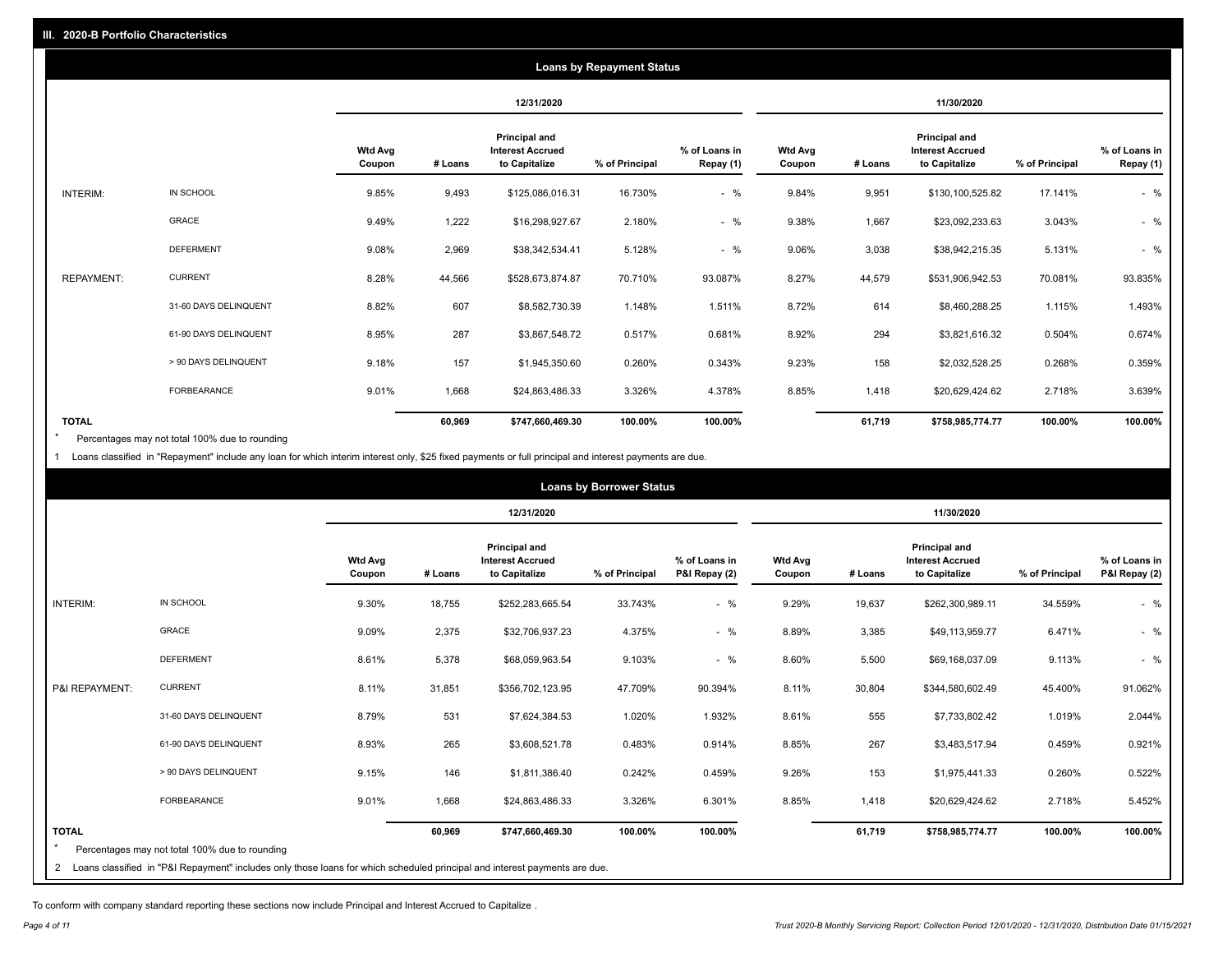|                                                                                                  | 12/31/2020       | 11/30/2020       |  |
|--------------------------------------------------------------------------------------------------|------------------|------------------|--|
| Pool Balance                                                                                     | \$747,660,469.30 | \$758,985,774.77 |  |
| Total # Loans                                                                                    | 60,969           | 61,719           |  |
| Total # Borrowers                                                                                | 58,093           | 58,796           |  |
| Weighted Average Coupon                                                                          | 8.65%            | 8.64%            |  |
| Weighted Average Remaining Term                                                                  | 138.50           | 138.87           |  |
| Percent of Pool - Cosigned                                                                       | 92.0%            | 92.0%            |  |
| Percent of Pool - Non Cosigned                                                                   | 8.0%             | 8.0%             |  |
| Borrower Interest Accrued for Period                                                             | \$5,102,905.25   | \$4,968,939.63   |  |
| Outstanding Borrower Interest Accrued                                                            | \$51,911,364.98  | \$54,438,750.37  |  |
| Gross Principal Realized Loss - Periodic *                                                       | \$535,565.98     | \$676,774.83     |  |
| Gross Principal Realized Loss - Cumulative *                                                     | \$2,201,669.33   | \$1,666,103.35   |  |
| Recoveries on Realized Losses - Periodic                                                         | \$52,639.16      | \$48,509.06      |  |
| Recoveries on Realized Losses - Cumulative                                                       | \$126,300.83     | \$73,661.67      |  |
| Net Losses - Periodic                                                                            | \$482,926.82     | \$628,265.77     |  |
| Net Losses - Cumulative                                                                          | \$2,075,368.50   | \$1,592,441.68   |  |
| Non-Cash Principal Activity - Capitalized Interest                                               | \$4,421,511.42   | \$7,869,943.23   |  |
| Since Issued Total Constant Prepayment Rate (CPR) (1)                                            | 11.23%           | 10.64%           |  |
| <b>Loan Substitutions</b>                                                                        | \$0.00           | \$0.00           |  |
| <b>Cumulative Loan Substitutions</b>                                                             | \$0.00           | \$0.00           |  |
| <b>Unpaid Servicing Fees</b>                                                                     | \$0.00           | \$0.00           |  |
| <b>Unpaid Administration Fees</b>                                                                | \$0.00           | \$0.00           |  |
| <b>Unpaid Carryover Servicing Fees</b>                                                           | \$0.00           | \$0.00           |  |
| Note Interest Shortfall                                                                          | \$0.00           | \$0.00           |  |
| Loans in Modification                                                                            | \$24,551,306.75  | \$24,057,814.29  |  |
| % of Loans in Modification as a % of Loans in Repayment (P&I)                                    | 6.64%            | 6.72%            |  |
|                                                                                                  |                  |                  |  |
| % Annualized Gross Principal Realized Loss - Periodic as a %<br>of Loans in Repayment (P&I) * 12 | 1.74%            | 2.27%            |  |
| % Gross Principal Realized Loss - Cumulative as a % of                                           |                  |                  |  |
| Original Pool Balance                                                                            | 0.28%            | 0.21%            |  |
|                                                                                                  |                  |                  |  |

\* In accordance with the Servicer's current policies and procedures, after September 1, 2017 loans subject to bankruptcy claims generally will not be reported as a charged- off unless and until they are delinquent for 120

(1) For additional information, see 'Since Issued CPR Methodology' found on page 10 of this report.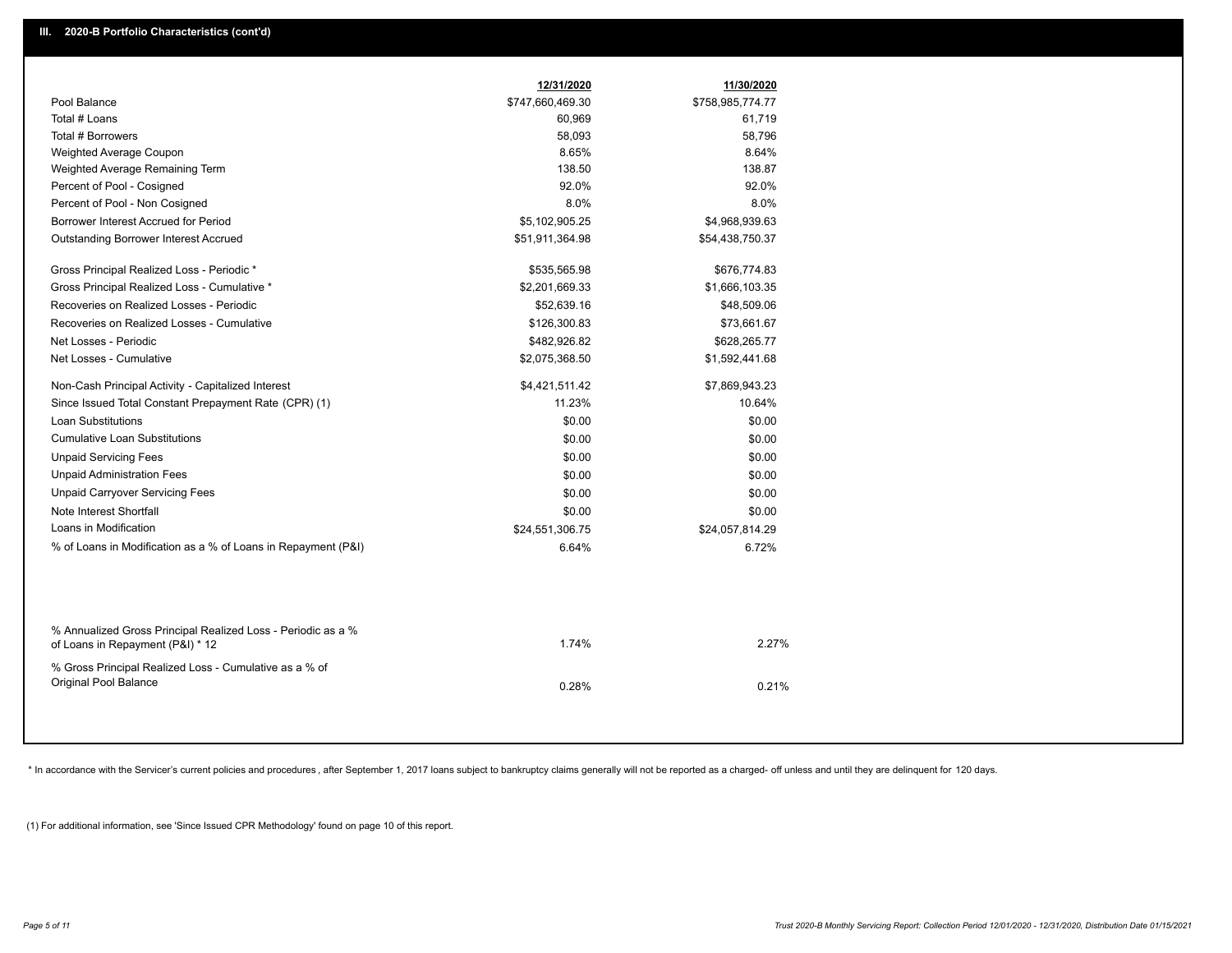#### **Loan Program**  A

|                                    | Weighted<br><b>Average Coupon</b> | # LOANS | <b>\$ AMOUNT</b> | $%$ *    |
|------------------------------------|-----------------------------------|---------|------------------|----------|
| - Smart Option Interest-Only Loans | 7.40%                             | 14,986  | \$143,022,266.71 | 19.129%  |
| - Smart Option Fixed Pay Loans     | 8.68%                             | 15,130  | \$230,914,871.60 | 30.885%  |
| - Smart Option Deferred Loans      | 9.10%                             | 30.853  | \$373,723,330.99 | 49.986%  |
| - Other Loan Programs              | $0.00\%$                          | 0       | \$0.00           | 0.000%   |
| <b>Total</b>                       | 8.65%                             | 60,969  | \$747,660,469.30 | 100.000% |

\* Percentages may not total 100% due to rounding

B

C

**Index Type**

|                       | Weighted<br><b>Average Coupon</b> | # LOANS | <b>\$ AMOUNT</b> | $%$ *    |
|-----------------------|-----------------------------------|---------|------------------|----------|
| - Fixed Rate Loans    | 9.53%                             | 28,608  | \$361,610,773.53 | 48.366%  |
| - LIBOR Indexed Loans | 7.81%                             | 32,361  | \$386,049,695.77 | 51.634%  |
| - Other Index Rates   | $0.00\%$                          |         | \$0.00           | 0.000%   |
| Total                 | 8.65%                             | 60,969  | \$747,660,469.30 | 100.000% |

\* Percentages may not total 100% due to rounding

# **Weighted Average Recent FICO**

| \$39,123,506.19  |          |
|------------------|----------|
|                  | 5.233%   |
| \$40,543,123.10  | 5.423%   |
| \$88,256,678.21  | 11.804%  |
| \$175,126,510.89 | 23.423%  |
| \$404,578,622.72 | 54.113%  |
| \$32,028.19      | 0.004%   |
| \$747,660,469.30 | 100.000% |
|                  |          |

To conform with company standard reporting these sections now include Princial and Interest Accrued to Capitalize .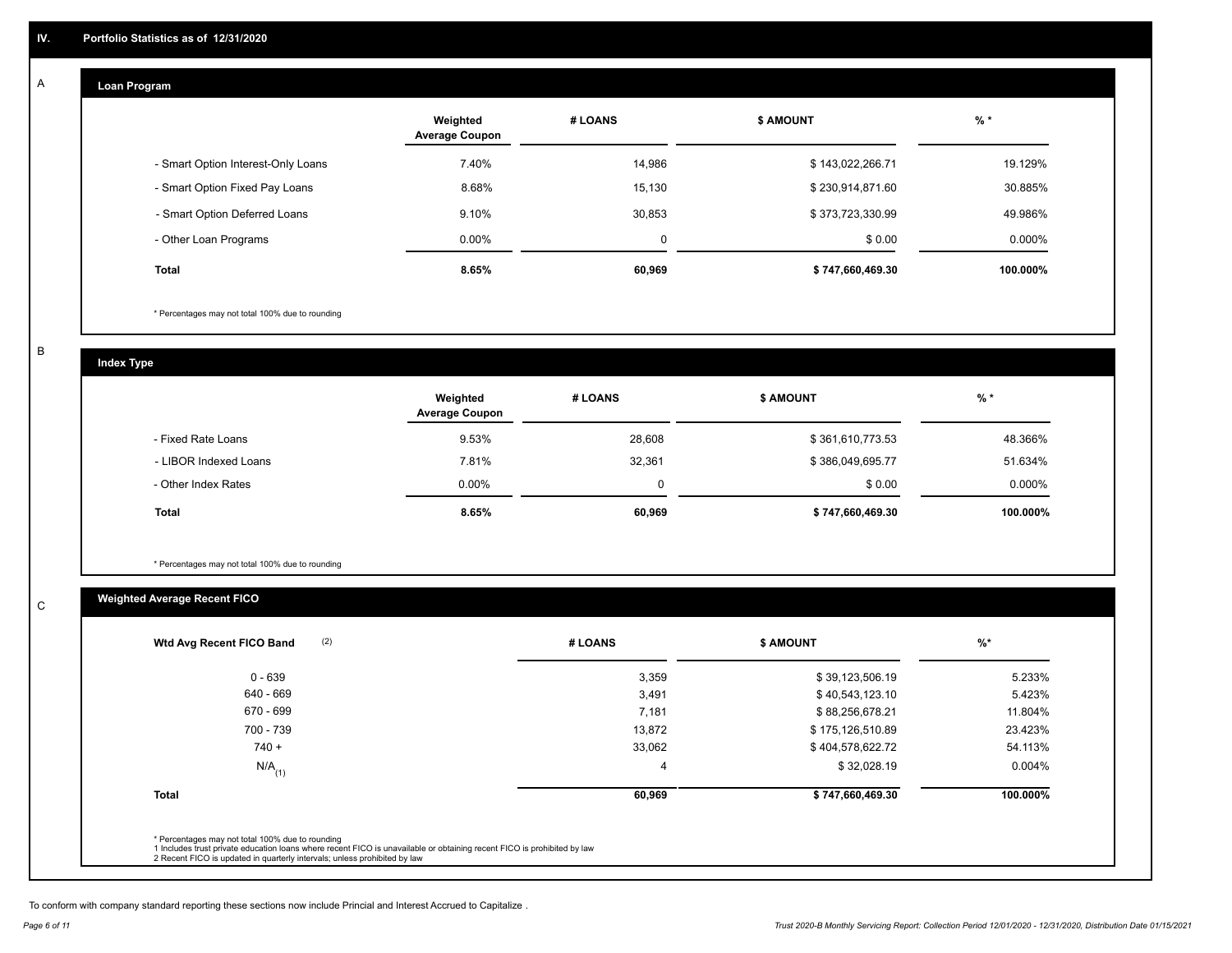| V. |       | 2020-B Reserve Account and Principal Distribution Calculations                  |                  |  |
|----|-------|---------------------------------------------------------------------------------|------------------|--|
| А. |       | <b>Reserve Account</b>                                                          |                  |  |
|    |       | Specified Reserve Account Balance                                               | \$2,002,442.00   |  |
|    |       | Actual Reserve Account Balance                                                  | \$2,002,442.00   |  |
| В. |       | <b>Principal Distribution Amount</b>                                            |                  |  |
|    | i.    | Class A Notes Outstanding                                                       | \$596,328,796.66 |  |
|    | ii.   | Pool Balance                                                                    | \$747,660,469.30 |  |
|    | iii.  | First Priority Principal Distribution Amount (i - ii)                           | \$0.00           |  |
|    | iv.   | Class A and B Notes Outstanding                                                 | \$649,328,796.66 |  |
|    |       | First Priority Principal Distribution Amount                                    | \$0.00           |  |
|    | v.    | Pool Balance                                                                    |                  |  |
|    | vi.   |                                                                                 | \$747,660,469.30 |  |
|    | vii.  | Specified Overcollateralization Amount                                          | \$186,915,117.33 |  |
|    | viii. | Regular Principal Distribution Amount (if (iv > 0, (iv - v) - (vi - vii))       | \$88,583,444.69  |  |
|    | ix.   | Pool Balance                                                                    | \$747,660,469.30 |  |
|    | х.    | 10% of Initial Pool Balance                                                     | \$78,714,074.09  |  |
|    | xi.   | First Priority Principal Distribution Amount                                    | \$0.00           |  |
|    | XII.  | Regular Principal Distribution Amount                                           | \$88,583,444.69  |  |
|    | xiii. | Available Funds (after payment of waterfall items A through I)                  | \$0.00           |  |
|    | xiv.  | Additional Principal Distribution Amount (if(vi <= x,min(xiii, vi - xi - xii))) | \$0.00           |  |
|    |       |                                                                                 |                  |  |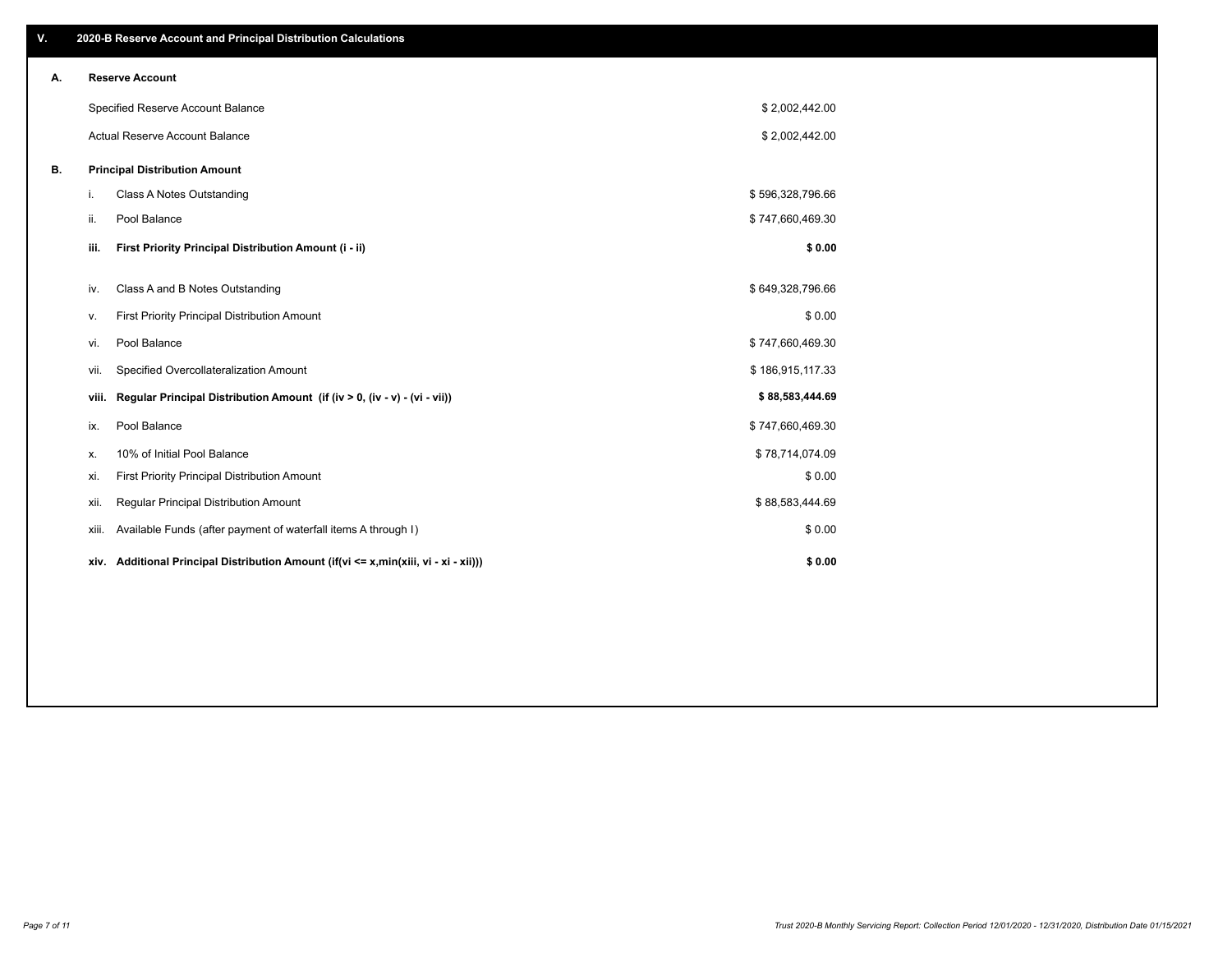|    |                                                                                   | Paid                 | <b>Funds Balance</b>               |
|----|-----------------------------------------------------------------------------------|----------------------|------------------------------------|
|    | <b>Total Available Funds</b>                                                      |                      | \$15,797,307.94                    |
| A  | <b>Trustee Fees</b>                                                               | \$0.00               | \$15,797,307.94                    |
| В  | <b>Servicing Fees</b>                                                             | \$472,854.28         | \$15,324,453.66                    |
| C  | i. Administration Fees<br>ii. Unreimbursed Administrator Advances plus any Unpaid | \$8,333.00<br>\$0.00 | \$15,316,120.66<br>\$15,316,120.66 |
| D  | Class A Noteholders Interest Distribution Amount                                  | \$641,487.75         | \$14,674,632.91                    |
| Е  | <b>First Priority Principal Payment</b>                                           | \$0.00               | \$14,674,632.91                    |
| F. | Class B Noteholders Interest Distribution Amount                                  | \$121,900.00         | \$14,552,732.91                    |
| G  | <b>Reinstatement Reserve Account</b>                                              | \$0.00               | \$14,552,732.91                    |
| H  | <b>Regular Principal Distribution</b>                                             | \$14,552,732.91      | \$0.00                             |
|    | <b>Carryover Servicing Fees</b>                                                   | \$0.00               | \$0.00                             |
| J  | Additional Principal Distribution Amount                                          | \$0.00               | \$0.00                             |
| Κ  | Unpaid Expenses of Trustee                                                        | \$0.00               | \$0.00                             |
| L  | Unpaid Expenses of Administrator                                                  | \$0.00               | \$0.00                             |
| М  | Remaining Funds to the Residual Certificateholders                                | \$0.00               | \$0.00                             |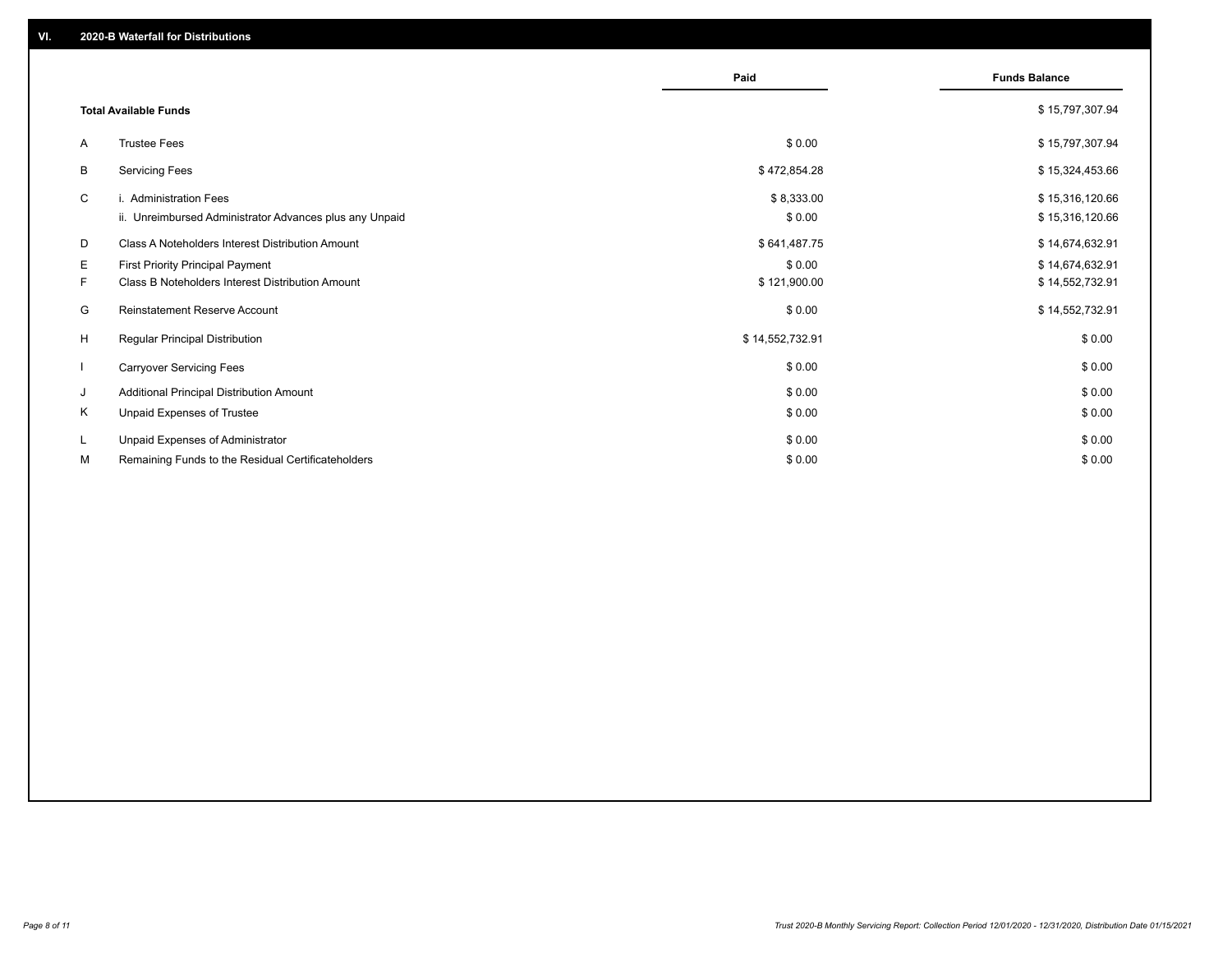| <b>Distribution Amounts</b>                                |                         |                         |                         |
|------------------------------------------------------------|-------------------------|-------------------------|-------------------------|
|                                                            | A <sub>1</sub> A        | A <sub>1</sub> B        | в                       |
| Cusip/Isin                                                 | 78449XAA0               | 78449XAB8               | 78449XAC6               |
| <b>Beginning Balance</b>                                   | \$547,090,639.13        | \$49,238,157.53         | \$53,000,000.00         |
| Index                                                      | <b>FIXED</b>            | <b>LIBOR</b>            | <b>FIXED</b>            |
| Spread/Fixed Rate                                          | 1.29%                   | 1.10%                   | 2.76%                   |
| Record Date (Days Prior to Distribution)                   | 1 NEW YORK BUSINESS DAY | 1 NEW YORK BUSINESS DAY | 1 NEW YORK BUSINESS DAY |
| <b>Accrual Period Begin</b>                                | 12/15/2020              | 12/15/2020              | 12/15/2020              |
| <b>Accrual Period End</b>                                  | 1/15/2021               | 1/15/2021               | 1/15/2021               |
| Daycount Fraction                                          | 0.08333333              | 0.08611111              | 0.08333333              |
| Interest Rate*                                             | 1.29000%                | 1.25863%                | 2.76000%                |
| <b>Accrued Interest Factor</b>                             | 0.001075000             | 0.001083820             | 0.002300000             |
| <b>Current Interest Due</b>                                | \$588,122.44            | \$53,365.31             | \$121,900.00            |
| Interest Shortfall from Prior Period Plus Accrued Interest | $\mathsf{\$}$ -         | $\mathsf{\$}$ -         | $\mathsf{\$}$ -         |
| <b>Total Interest Due</b>                                  | \$588,122.44            | \$53,365.31             | \$121,900.00            |
| <b>Interest Paid</b>                                       | \$588,122.44            | \$53,365.31             | \$121,900.00            |
| <b>Interest Shortfall</b>                                  | $\mathsf{\$}$ -         | $$ -$                   | $\mathsf{\$}$ -         |
| <b>Principal Paid</b>                                      | \$13,351,131.11         | \$1,201,601.80          | $\mathsf{\$}$ -         |
| <b>Ending Principal Balance</b>                            | \$533,739,508.02        | \$48,036,555.73         | \$53,000,000.00         |
| Paydown Factor                                             | 0.022251885             | 0.022251885             | 0.000000000             |
| <b>Ending Balance Factor</b>                               | 0.889565847             | 0.889565847             | 1.000000000             |

\* Pay rates for Current Distribution. For the interest rates applicable to the next distribution date, please see https://www.salliemae.com/about/investors/data/SMBabrate.txt.

**VII. 2020-B Distributions**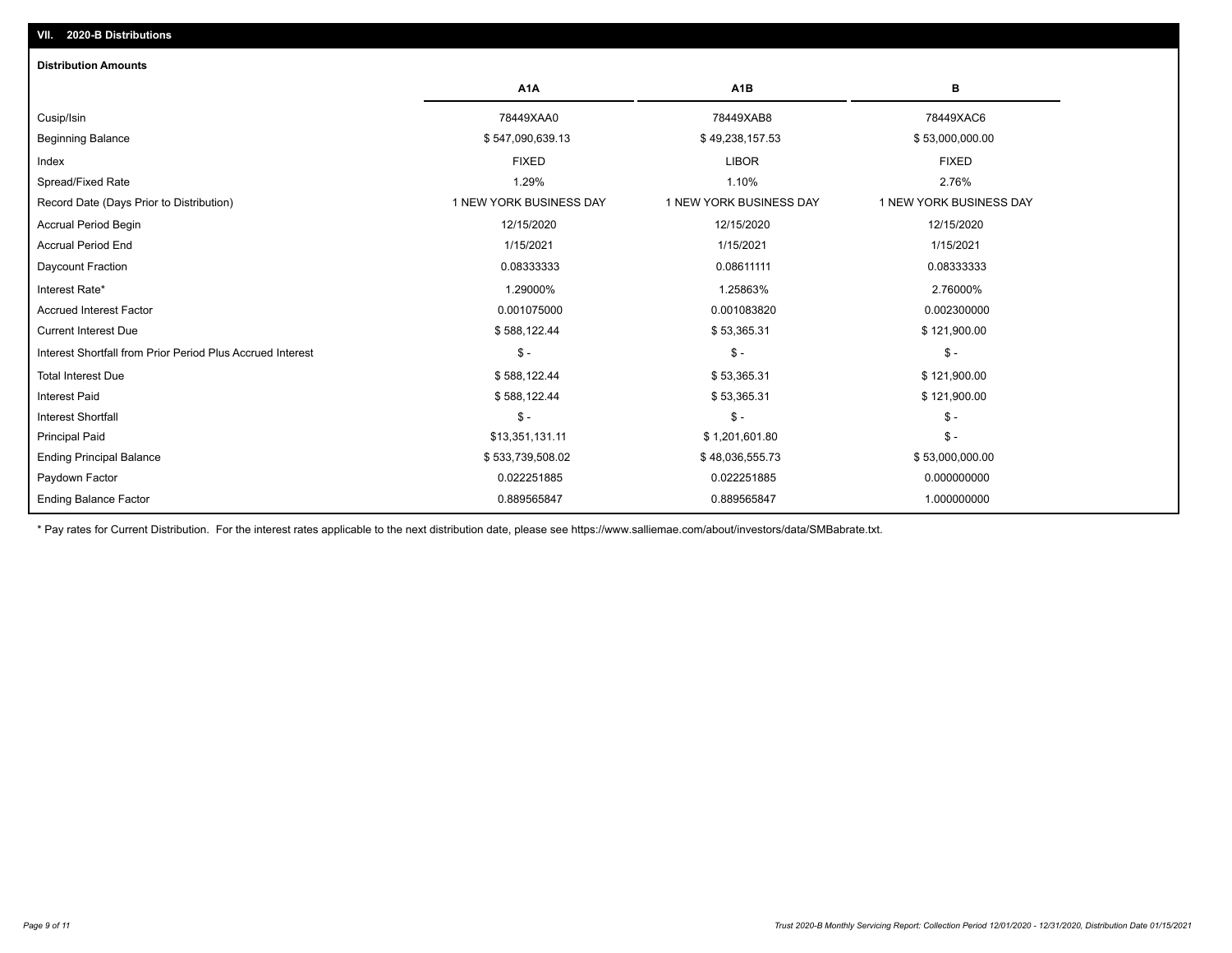## **Since Issued Total CPR**

$$
\text{Total CPR} = 1 - \left(\frac{APB}{PPB}\right)^{\left(\frac{12}{MSC}\right)}
$$

APB = Actual period-end Pool Balance PPB = Projected period-end Pool Balance assuming no prepayments and no defaults Pool Balance = Sum(Principal Balance + Interest Accrued to Capitalize Balance) MSC = Months Since Cut-Off

### **Since-Issued Total Constant Prepayment Rate (CPR)**

Since-Issued Total CPR measures prepayments, both voluntary and involuntary, for a trust student loan pool over the life of a transaction. For each trust distribution, the actual month-end pool balance is compared against a month-end pool balance originally projected at issuance assuming no prepayments and defaults. For purposes of Since- Issued Total CPR calculations, projected period end pool balance assumes in-school status loans have up to a six month grace period before moving to repayment, grace status loans remain in grace status until their status end date and then to move to full principal and interest repayment, loans subject to interim interest or fixed payments during their in-school and grace period continue paying interim interest or fixed payments until full principal and interest repayment begins, all other trust loans are in full principal and interest repayment status, and that no trust loan in full principal and interest repayment moves from full principal and interest repayment status to any other status.